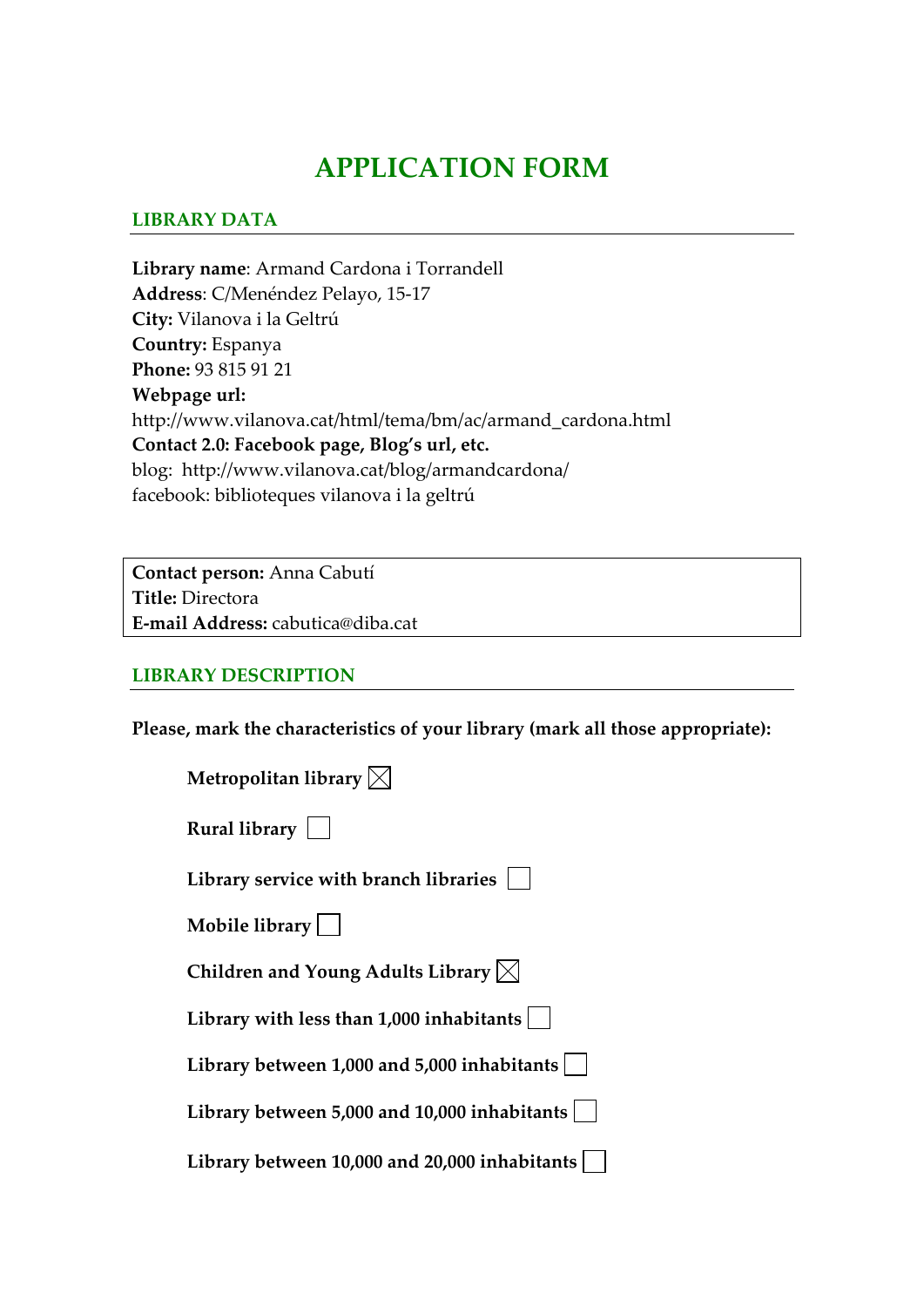| Library between 20,000 and 30,000 inhabitants                         |  |
|-----------------------------------------------------------------------|--|
| Library between 30,000 and 100,000 inhabitants $\vert\mathbf{x}\vert$ |  |
| Library between $100,000$ and $200,000$ inhabitants $\vert$           |  |
| Library between 200,000 and 500,000 inhabitants                       |  |
| Library with more than 500,000 inhabitants $\vert \ \ \vert$          |  |
| <b>MORE INFORMATION</b>                                               |  |

**Please, tell us a bit more about your library, pictures are also welcome:** 

**Short description:** The Armand Cardona librabry is located in Vilanova i la Geltrú, a coastal village,at just 45km from Barcelona (Catalonia). It's a young library, opened in 2003 and has a surface of 1583 m2. It's placed on the so called Sant Joan's neighbourhood, a zone with a great number of high schools. The library has three big and different spaces: the adults department (with Wi‐Fi access), the audio, video and periodicals area and the childrenʹs area. The library also has two group workrooms, a workroom with computers and an small auditorium.

#### **Current library programs:**

- ‐ Reading incentive activites for children: storytelling activities, workshops, reading groups and user education programs for elemantary and middle school students.
- ‐ Reading incentive activities for adults: book launches, reading groups, exhibitons, workshops…
- ‐ Promotion of our specialized collections: the library has an important comic books collection and a special area with all the information related to becoming mother and father. The library also has some interesting materials about an important XXth century informalist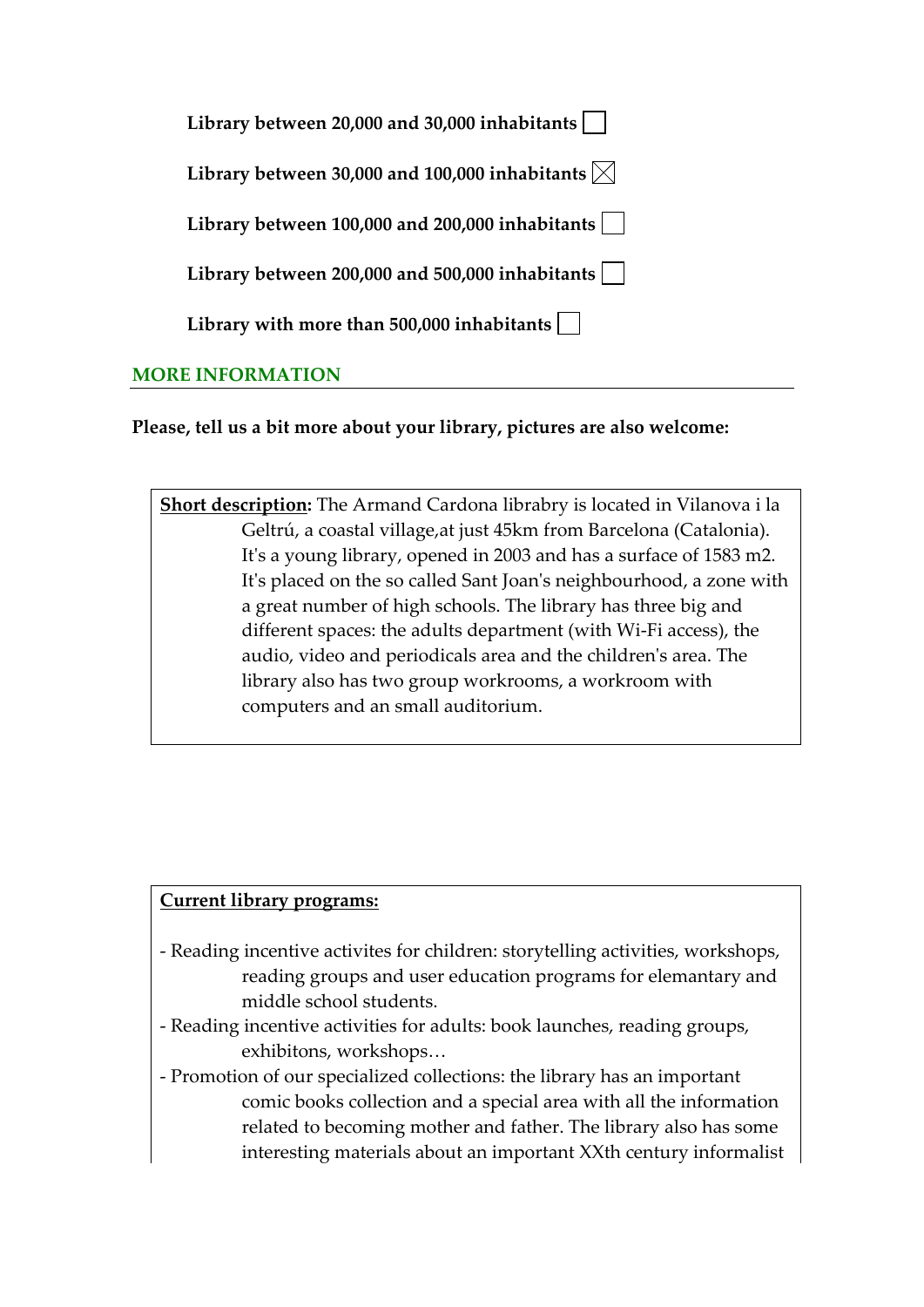painter, Armand Cardona Torrandell, whose name was given to the library.

‐ Accesibility: the library tries to make easier the access to disabled people, specially to those deaf and blind. The library has a collection of adapted books, where sign language is graphically reproduced. We also have Braille books and sign language learning handbooks. We also organize some special activities such as storytelling performances with a sign language interpreter. The library also provide to those who needs it handy magnifying glasses and has a computer with an screen reader program (JAWS). 

**Please tell us about the kind of activities you would be interested in doing with your sister library:**

**We would like to exchange experiences and information with libraries that has needs or programs similar to ours.** 

- **‐ Reading incentive programs for adults and children**
- **‐ User education programs for children and young people**
- **‐ Promoting our special adaptation for children of the UDC system**
- **‐ To have contact with libraries related to some painter.**
- **‐ Specialized collections promotion.**

**‐ To know of with libraries that have an special sensitivity to people with disabilities.**

#### **Languages your staff speaks:**

Catalan, spanish, english, italian, catalan sign language.

# **Languages users speak/read:**

Catalan, spanish, english, french, arabic, german…

# **Preferred countries for cooperation:**

Belgium, Croatia, Czech Republic, Finland, Ireland, Poland, Portugal, Romania, Slovenia and Spain